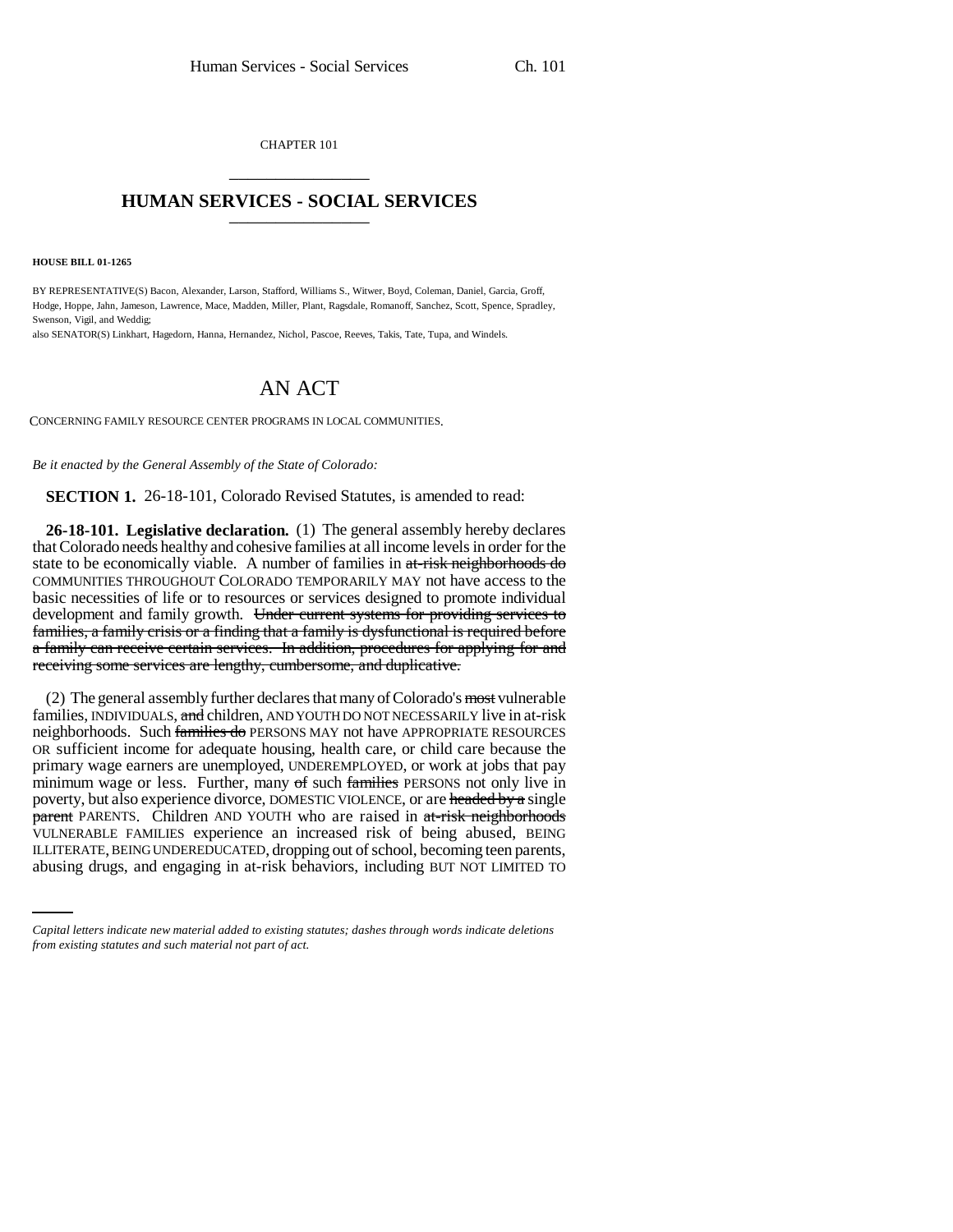criminal activities. Such children AND YOUTH are often influenced by and are likely to repeat behaviors that began with their parents.

(3) Therefore, the general assembly finds that it is appropriate to establish a project that provides PROGRAM TO PROVIDE family development RESOURCE centers which IN COMMUNITIES TO serve as a single point of entry for providing comprehensive, intensive, integrated, state and community-based services to VULNERABLE families, INDIVIDUALS, in at-risk neighborhoods CHILDREN, AND YOUTH.

**SECTION 2.** 26-18-102, Colorado Revised Statutes, is amended to read:

**26-18-102. Definitions.** As used in this article, unless the context otherwise requires:

(1) "At-risk neighborhood" means a AN URBAN OR RURAL neighborhood OR COMMUNITY in which there is a preponderance ARE INCIDENCES of poverty, unemployment and underemployment, substance abuse, crime, school dropouts, ILLITERACY, teen pregnancies and teen parents, DOMESTIC VIOLENCE, or other conditions which THAT put families at risk.

(2) "Case management" means the process whereby a family advocate for the family development RESOURCE center assesses a family's need for services in accordance with section 26-18-104 (2).

(3) "Community applicant" means any local entity interested and willing to commit private and public resources to establish a family development RESOURCE center and which applies for a family development RESOURCE center grant pursuant to section 26-18-105. "Community applicant" includes, but is not limited to, any state or local governmental agency or governing body, a local private nonprofit agency, a local board of education on a cost-shared basis, a local recreational center, or a local child care agency.

(3.5) "DIVISION" MEANS THE DIVISION OF PREVENTION AND INTERVENTION IN THE DEPARTMENT OF PUBLIC HEALTH AND ENVIRONMENT.

(4) "Family development RESOURCE center" means a unified single point of entry where VULNERABLE families, INDIVIDUALS, CHILDREN, AND YOUTH in communities or within at-risk neighborhoods OR PARTICIPANTS IN COLORADO WORKS, PURSUANT TO PART 7 OF ARTICLE 2 OF THIS TITLE, can obtain information, assessment of needs, and referral to delivery of family services described in section 26-18-104 (2) and for which a grant is awarded to a community applicant in accordance with section  $26 - 18 - 105$ .

(5) "Local advisory council" means the body that oversees the operation of the family development RESOURCE center and which is described in section 26-18-105 (1) (b).

(6) Repealed.

**SECTION 3.** 26-18-104, Colorado Revised Statutes, is amended to read: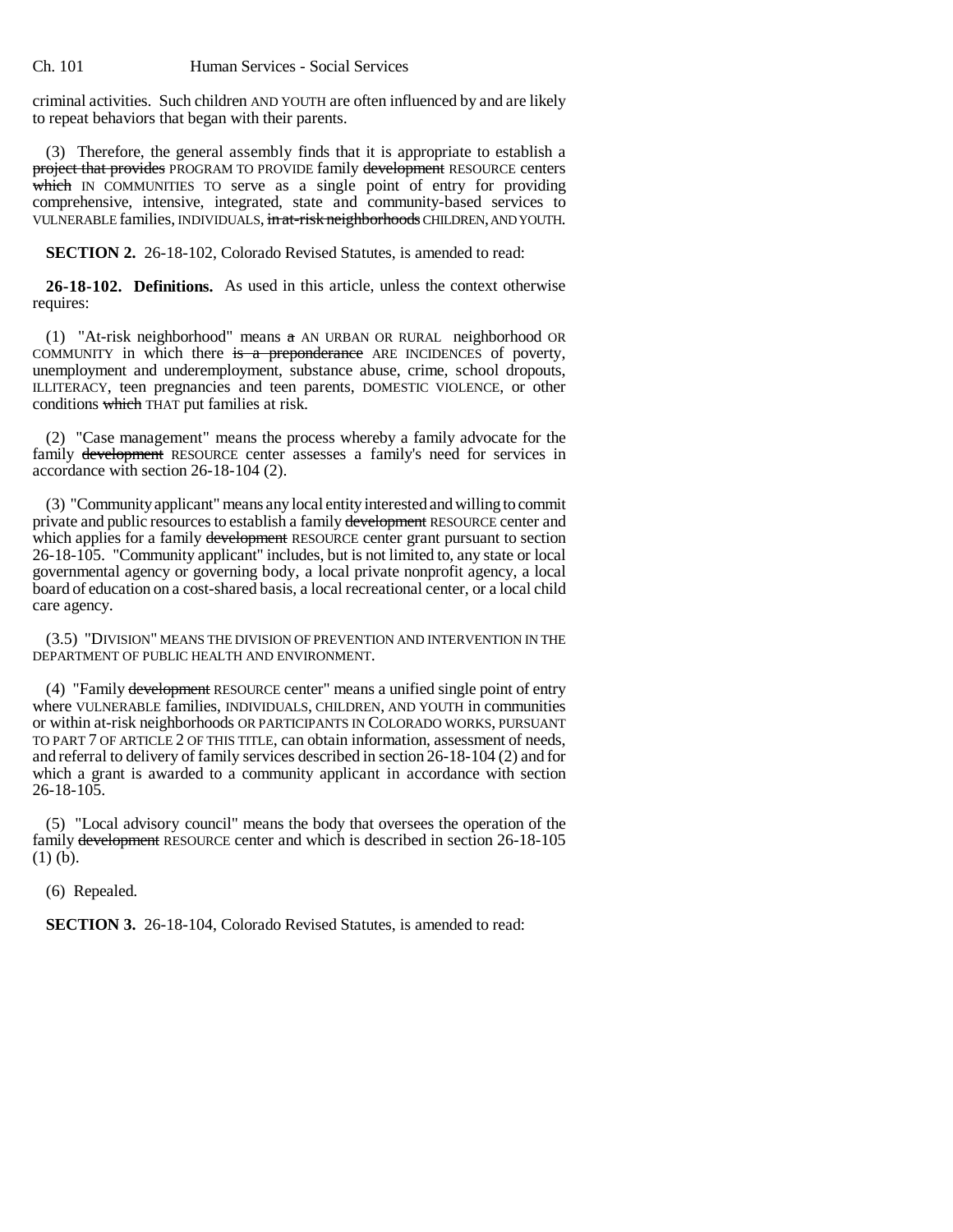**26-18-104. Program created.** (1) (a) There is hereby established in the division of prevention and intervention in the department of public health and environment referred to in this section as the "division" a family development RESOURCE center program. The purposes of said program shall be to provide grants to community applicants for the creation of family development RESOURCE centers OR TO PROVIDE GRANTS TO FAMILY RESOURCE CENTERS FOR THE CONTINUED OPERATION OF SUCH CENTERS through which services for VULNERABLE families, INDIVIDUALS, CHILDREN, AND YOUTH who live in COMMUNITIES OR IN at-risk neighborhoods are accessible and coordinated through a single point of entry.

(b) The division shall operate the family development RESOURCE center program in accordance with the provisions of this article, the requirements for prevention, intervention, and treatment programs specified in article 20.5 of title 25, C.R.S., and the rules for prevention, intervention, and treatment programs adopted by the state board of health pursuant to section 25-20.5-106, C.R.S. In addition, the division may establish any other procedures necessary to implement the program, INCLUDING ESTABLISHING THE PROCEDURE FOR THE SUBMITTAL OF GRANT APPLICATIONS BY COMMUNITY APPLICANTS SEEKING TO ESTABLISH A FAMILY RESOURCE CENTER OR BY A FAMILY RESOURCE CENTER APPLYING FOR A GRANT FOR CONTINUED OPERATION OF A FAMILY RESOURCE CENTER.

(c) The family development centers RESOURCE CENTER program shall not receive DIRECT appropriations from the state general fund, from any state moneys received pursuant to the temporary assistance for needy families federal block grant, or from the family issues cash fund created in section 26-5.3-106. The division is authorized to accept and expend any grants from any public or private source for the purpose of making grants to community applicants for the establishment OR CONTINUED OPERATION of family development RESOURCE centers and for the purpose of evaluating the effectiveness of the family development RESOURCE center program. Nothing in this article shall be construed to prohibit a family development RESOURCE center from accepting and expending grants or donations from public or private sources.

(2) (a) Services provided by a family development RESOURCE center shall be coordinated and one service shall not overshadow others SERVICES SHOULD REFLECT THE NEEDS OF THE COMMUNITY AND THE RESOURCES AVAILABLE TO SUPPORT SUCH PROGRAMS AND SERVICES. Services may be delivered directly to a family at the center by center staff or by providers who contract with or have provider agreements with the center. Any family development RESOURCE center that provides direct services shall comply with applicable state and federal laws and regulations regarding the delivery of such services, unless required waivers or exemptions have been granted by the appropriate governing body.

(b) Each family development RESOURCE center shall provide case management by a family advocate who screens and assesses a family's needs and develops, with the concurrence of the family, a case plan TO ASSIST FAMILIES AND INDIVIDUALS IN WORKING TOWARD A GREATER LEVEL OF SELF-RELIANCE OR IN ATTAINING SELF-SUFFICIENCY. The case plan shall provide for the following:

(I) A negotiated contract AGREEMENT that includes reciprocal responsibilities of THE INDIVIDUAL OR family members and the personnel of each human service agency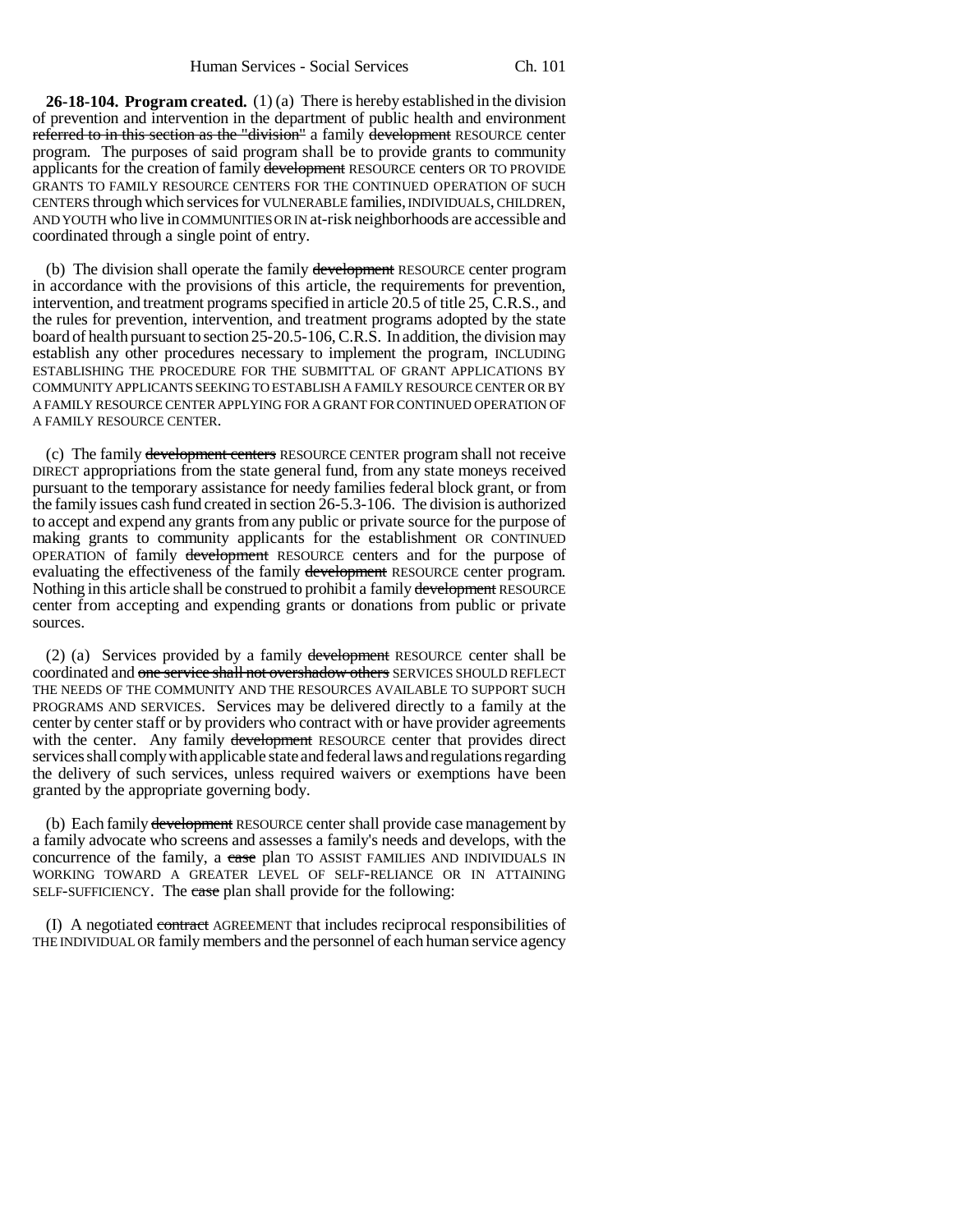providing services to the family;

(II) A commitment of resources AS AVAILABLE AND necessary to meet the family's plan;

(III) The delivery of applicable services to the INDIVIDUAL OR family, if feasible, or referral to an appropriate service provider;

(IV) The coordination of services; and

(V) The monitoring OF THE PROGRESS OF THE FAMILY TOWARD GREATER SELF-RELIANCE OR SELF-SUFFICIENCY and AN evaluation of services PROVIDED; by the family advocate; AND

(VI) ASSISTANCE TO THE INDIVIDUAL OR FAMILY IN APPLYING FOR THE CHILDREN'S BASIC HEALTH PLAN OR MEDICAL ASSISTANCE BENEFITS.

(c) In addition to case management services required by paragraph (b) of this subsection  $(2)$ , the family development RESOURCE center shall MAY provide for the direct delivery of or referral to a provider of at least the following five SIX services:

(I) Early childhood care and education;

(II) Parenting education;

(III) Well child check-ups and basic health services;

(IV) Early intervention for identifying infants, toddlers, and preschoolers who are developmentally disabled in order to provide necessary services to such children; and

(V) Before and after school care;

(VI) PROGRAMS FOR CHILDREN AND YOUTH.

(d) A family development RESOURCE center may ALSO provide optional services, including, but not limited to, the following:

(I) Additional educational programs, such as mentoring programs for students in elementary, junior, and senior high schools; literacy programs; and educational programs that link families with local schools and alternative educational programs, including links with boards of cooperative services;

(II) Job skills training and self-sufficiency programs for adults and youth;

(III) Social, health, mental health, and child welfare services and housing, homeless, food and nutrition, domestic violence support, recreation, and substance abuse services;

(IV) Outreach, education, and support programs, including programs aimed at preventing teen pregnancies and school dropouts and programs providing parent support and advocacy;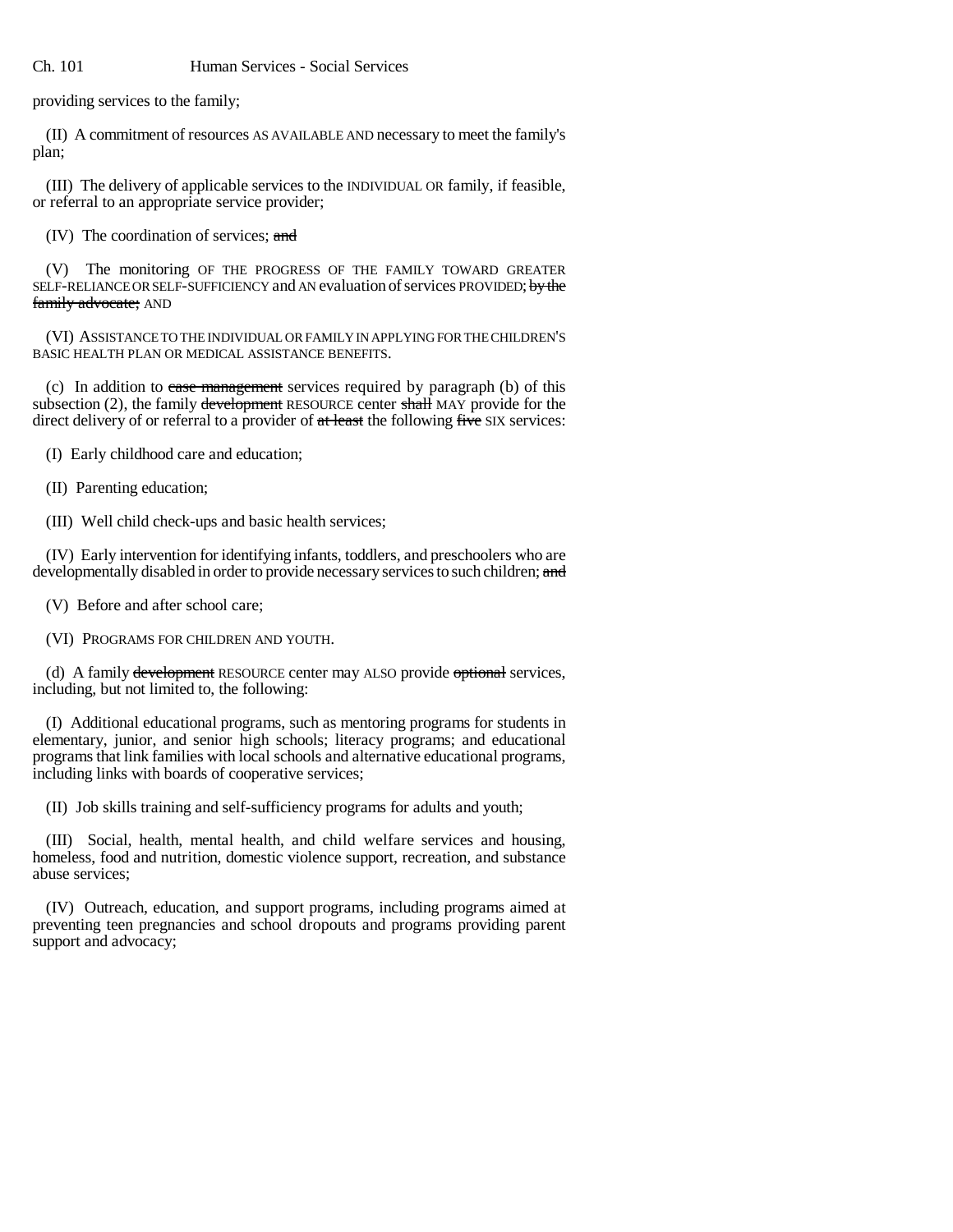(V) Transportation services to obtain other services provided pursuant to this subsection  $(2)$ .

(e) (Deleted by amendment, L. 2000, p. 583, § 4, effective May 18, 2000.)

**SECTION 4.** 26-18-105, Colorado Revised Statutes, is amended to read:

**26-18-105. Selection of centers - grants.** (1) The division may award a grant to a community applicant for the purpose of establishing a family development RESOURCE center based on a plan submitted to the division by the applicant OR FOR THE CONTINUED OPERATION OF A FAMILY RESOURCE CENTER. The plan shall meet specific criteria which the division is hereby authorized to set, but the criteria shall include at least the following provisions:

(a) That members of the community will participate in the development and implementation of the family development RESOURCE center;

(b) That the center shall be governed by a local advisory council comprised of community representatives of at least the following SUCH AS:

- (I) Families living in at-risk neighborhoods THE COMMUNITY;
- (II) Local public or private service provider agencies;
- (III) Local job skills training programs, if any;
- (IV) Local governing bodies;

(V) Local businesses serving families from at-risk neighborhoods IN THE COMMUNITY; and

(VI) Local professionals serving families from at-risk neighborhoods IN THE COMMUNITY;

(c) That the advisory council shall establish rules concerning the operation of the family development RESOURCE center, including provisions for staffing;

(d) That services provided by the family development RESOURCE center shall be coordinated and tailored to the specific needs of INDIVIDUALS AND families who live in the at-risk neighborhood within the community;

(e) That the family development RESOURCE center will:

(I) Promote and support, not supplant, successful INDIVIDUAL AND family functioning and increase the recognition of the importance of successful INDIVIDUALS AND families in the community;

(II) Contribute to the strength of family ties;

(III) Establish programs focusing THAT FOCUS on the needs of family members, such as preschool programs, family preservation programs, and teenage pregnancy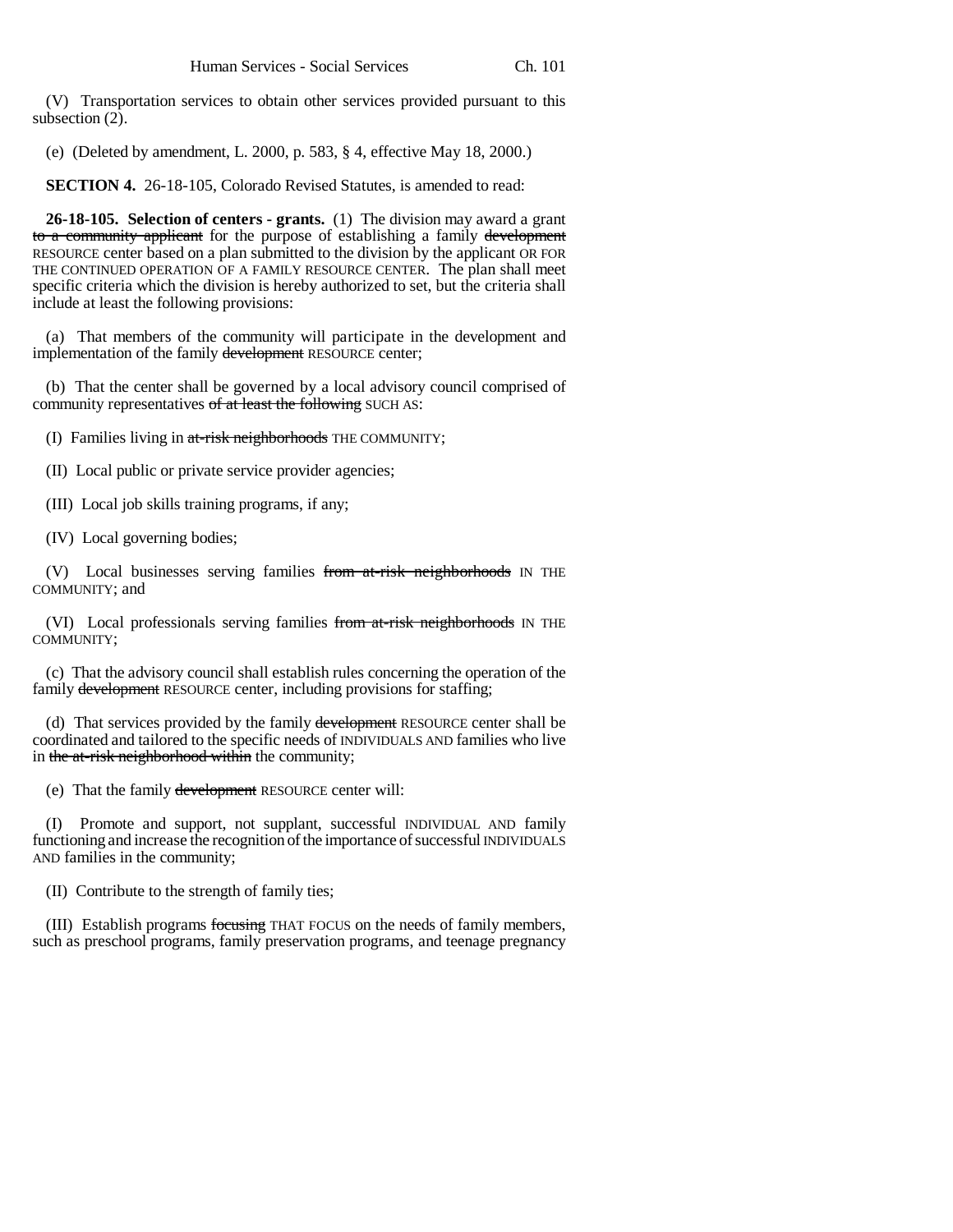prevention programs, AND ASSIST THE INDIVIDUAL OR FAMILY IN MOVING TOWARD GREATER SELF-SUFFICIENCY;

(IV) Recognize the diversity of families within the community;

(V) Support family stability and unity;

(VI) Treat families as partners in providing services;

(VII) Encourage intergovernmental cooperation and a community-based alliance between government and the private sector. SUCH COOPERATION MAY INCLUDE BUT NOT BE LIMITED TO THE POOLING OF PUBLIC AND PRIVATE FUNDS AVAILABLE TO STATE AGENCIES UPON APPROPRIATION OR TRANSFER BY THE GENERAL ASSEMBLY.

(VIII) PROVIDE PROGRAMS THAT reduce institutional barriers related to categorical funding and eligibility requirements;

(IX) Make information regarding available resources and services readily accessible to INDIVIDUALS AND families; and

(f) That the family development RESOURCE center shall coordinate the provision of services and shall pool the resources of providers of services to aid in funding and operating the center.

(2) The local advisory council for a community applicant awarded a grant pursuant to subsection (1) of this section shall evaluate the overall effectiveness of the family development RESOURCE center annually and shall submit an annual report to the division in accordance with section 25-20.5-108, C.R.S.

(3) In the event the division determines, from any report submitted by a local advisory council or any other source, that the operation of a family development RESOURCE center is not in compliance with this article or any rule adopted pursuant to the provisions of this article, the division may impose sanctions including termination of the grant.

**SECTION 5.** 24-1-120 (4) (c), Colorado Revised Statutes, is amended to read:

**24-1-120. Department of human services - creation.** (4) Unless otherwise transferred to the department of health care policy and financing or the department of public health and environment, the department of human services shall exercise the following powers and perform the following duties:

(c) Powers, duties, and functions relating to the family development RESOURCE center pilot program, created in article 18 of title 26, C.R.S., which are transferred by a **type 2** transfer to the department of human services.

**SECTION 6.** 25-20.5-104 (2) (e), Colorado Revised Statutes, is amended to read:

**25-20.5-104. Functions of division - repeal.** (2) In addition to any prevention and intervention programs created in or transferred to the division by executive order and any prevention and intervention programs transferred to the division by the